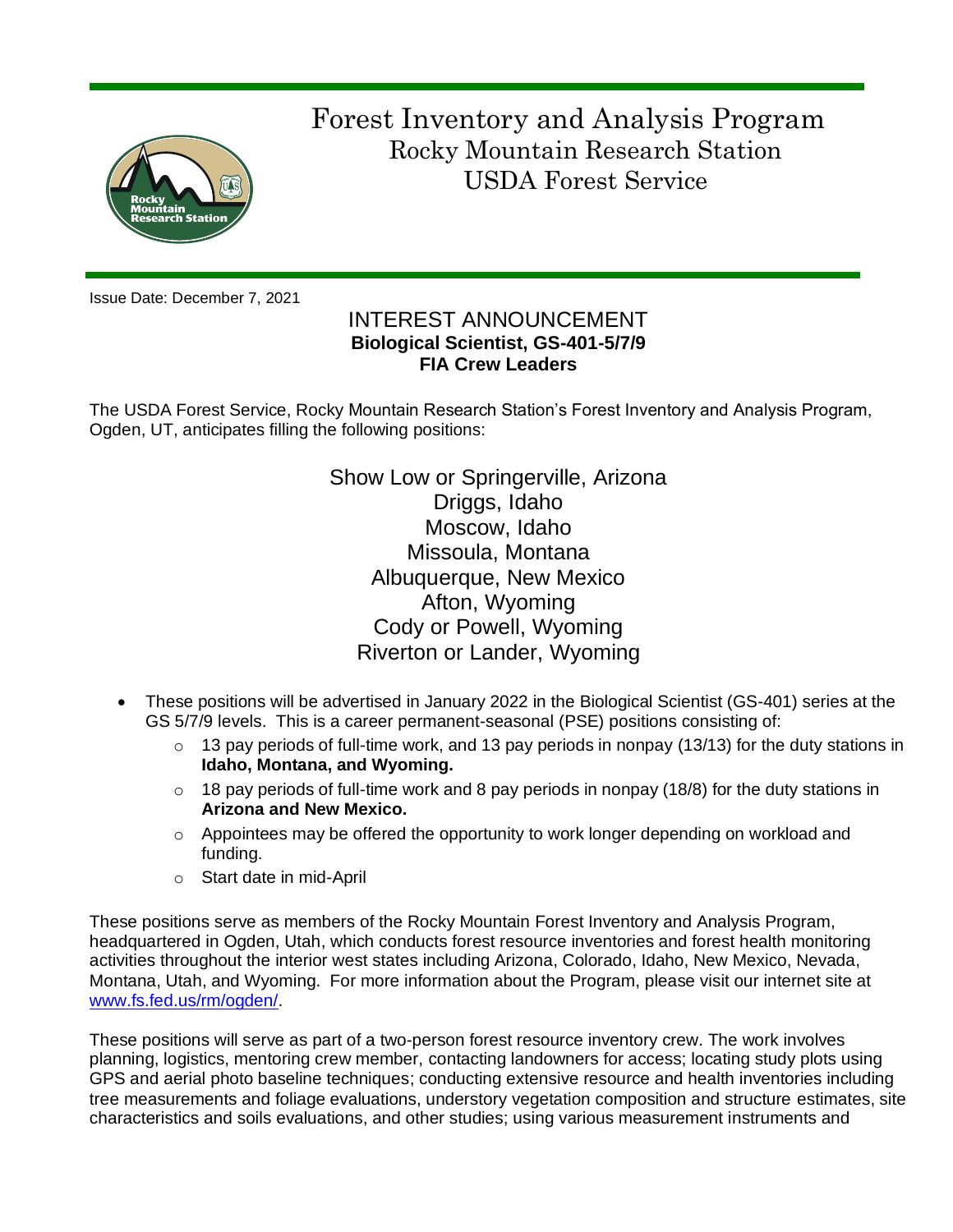electronic data recorders. The crew leader is not an official supervisor but does give day-to-day direction to the crew.

Fieldwork regularly includes extensive hiking and backpacking in remote and rugged areas, in all weather conditions, and carrying heavy daypacks (~45 lb.) or backpacks (60+ lb.). Depending on location, a variety of other methods are used to access plots including ATV's, horses, aircraft, and boats; please contact us for specifics of each location.

The area sampled by the RMRS Forest Inventory and Analysis (FIA) program cover a diversity of ecological communities. Terrain varies from dry ponderosa pine, oak woodland and juniper forests at lower elevations and the southern portion of the 8-state territory; to the high alpine forests of Colorado, Wyoming, and the Rocky Mountains; to the temperate rain forests of northern Idaho and northwestern Montana - and everything in between! Each crew covers a large area, and all staff will experience a wide variety of country.

The field season typically runs from April through October for positions in Idaho, Montana, and Wyoming, February through November for duty stations in Arizona and New Mexico. Overnight travel away from the duty station is frequent and may include periods of extended and continuous travel. The ability to work productively as part of a team, meet the physical demands of this challenging outdoor work, and to quickly learn a complex set of field protocols are all very important in this position!

The purpose of this Outreach Notice is to determine the potential applicant pool for this position. The vacancy announcement for this position, when open in January 2022, and will be posted at the USA Jobs website, the U.S. Government's official site for jobs and employment information: [www.usajobs.gov](http://www.usajobs.gov/)

If you would enjoy working as part of the Forest Inventory and Analysis Program, we encourage you to express your interest in the position to one of the following supervisors listed below. If you reply to this outreach notice, we will notify you when the position is announced. Please email your response to one of the people listed below by **January 15, 2022**.

| Location                  | <b>State</b>      | Appointment | <b>Supervisor and</b><br><b>Contact Person</b> | Email                    | <b>Phone</b> |
|---------------------------|-------------------|-------------|------------------------------------------------|--------------------------|--------------|
| Show Low or Springerville | Arizona           | 18/8        | John Capuano                                   | john.capuano@usda.gov    | 520-425-7080 |
| <b>Driggs</b>             | Idaho             | 13/13       | Ray Safiran                                    | raymond.safiran@usda.gov | 208-360-6181 |
| Moscow                    | Idaho             | 13/13       | <b>Brett Wilson</b>                            | brett.g.wilson@usda.gov  | 208-215-4773 |
| Missoula                  | Montana           | 13/13       | <b>Brian Bryant</b>                            | brian.bryant@usda.gov    | 406-270-2729 |
| Albuquerque               | <b>New Mexico</b> | 18/8        | John Capuano                                   | john.capuano@usda.gov    | 520-425-7080 |
| Afton                     | Wyoming           | 13/13       | <b>Val Nelson</b>                              | val.j.nelson@usda.gov    | 801-510-6996 |
| <b>Cody or Powell</b>     | Wyoming           | 13/13       | Val Nelson                                     | val.j.nelson@usda.gov    | 801-510-6996 |
| <b>Riverton or Lander</b> | Wyoming           | 13/13       | <b>Val Nelson</b>                              | val.j.nelson@usda.gov    | 801-510-6996 |

#### **Thank you for your interest in these positions!**

The U.S. Department of Agriculture Forest Service prohibits discrimination in all its programs and activities on the basis of race, color, national origin, age, disability, and where applicable, sex, marital status, familial status, parental status, religion, sexual orientation, genetic information, political beliefs, reprisal, or because all or part of an individual's income is derived from any public assistance program. (Not all prohibited bases apply to all programs). Persons with disabilities who require alternate means for communication of program information (Braille, large print, audiotapes, etc) should contact USDA's TARGET Center at (202) 720-2600 (voice and TDD).

To file a complaint of discrimination write: USDA, Director, Office of Civil Rights, 1400 Independence Ave, SW, Washington, DC 20250-9410 or call (800) 795-3272 (voice) or (202)720-6382 (TDD). USDA is an equal opportunity provider and employer.